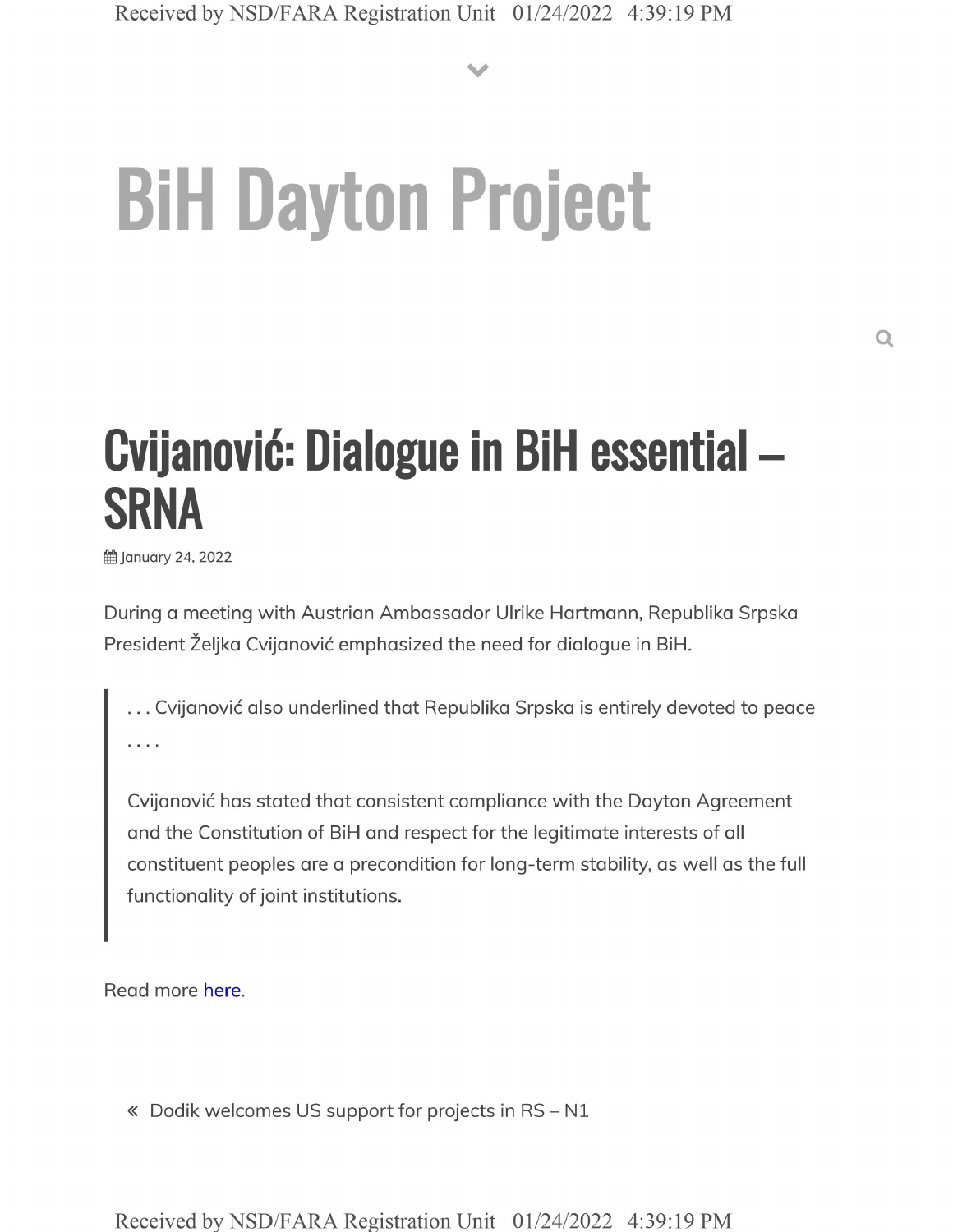## **RELATED POSTS**



**Dodik welcomes US support for projects in RS - <sup>N</sup>**

**曲 January 21, 2022** 



**EUFOR Althea operational commander: No need for additional troops in Brcko - SRNA**

§§ January 21, 2022



**Izetbegovic: No agreement on meeting between leaders of BiH's ethnic parties - N1**

Received by NSD/FARA Registration Unit 01/24/2022 4:39:19 PM